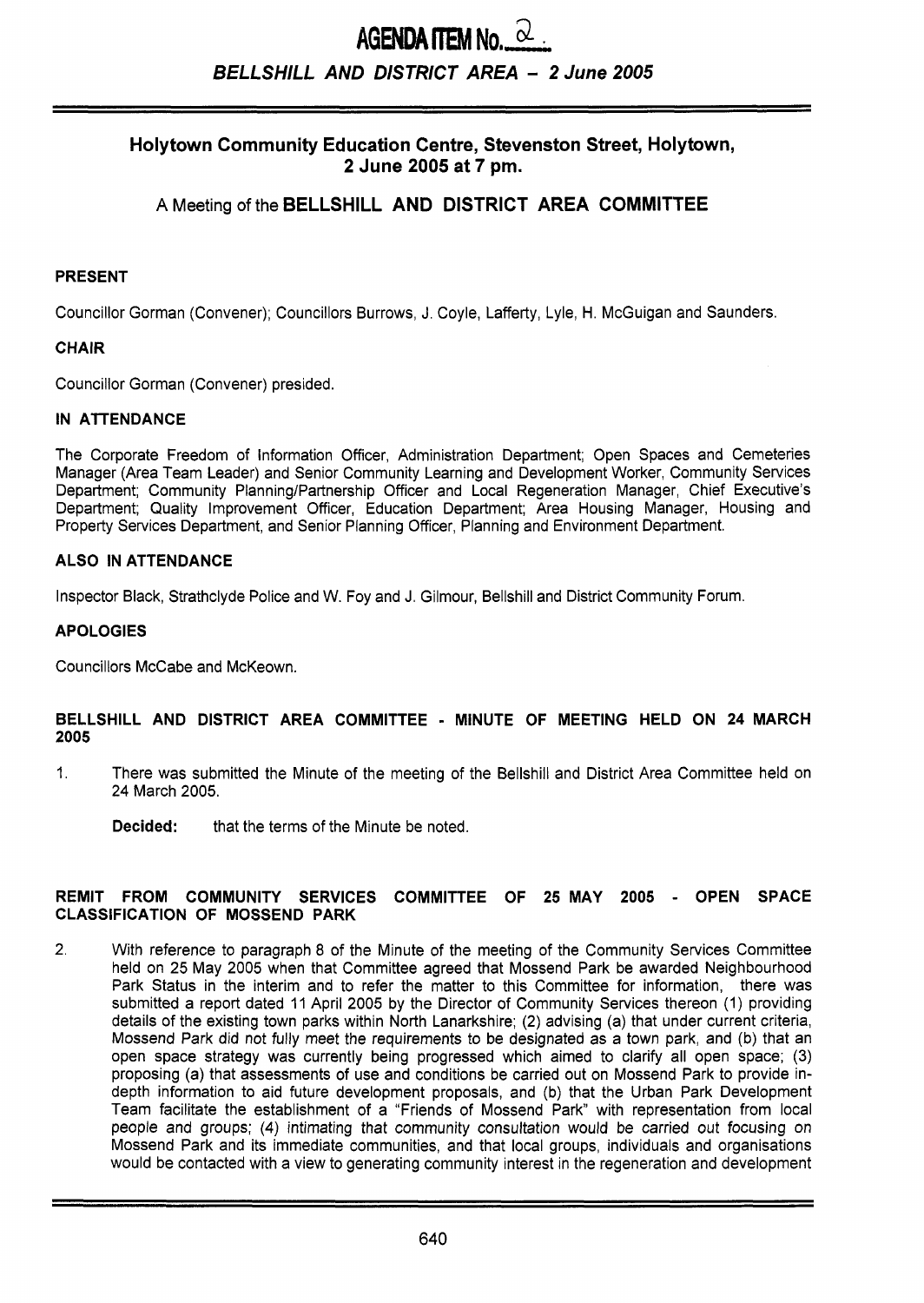linked to the Park, and (5) recommending that in the interim, Mossend Park be awarded Neighbourhood Park Status.

# **Decided:**

- (1) that the award of Neighbourhood Park Status to Mossend Park be noted, and
- (2) that the contents of the report be otherwise noted.

#### **COMMUNITY COUNCIL MINUTES** - **BELLSHILL COMMUNITY COUNCIL**

- **3.** There were submitted the Minutes of the meetings of the Bellshill Community Council held on 16 March and 20 April 2005.
	- **Decided:** that the terms of the Minutes be noted.

# **COMMUNITY FORUM** - **UPDATE**

**4.** There was submitted a report dated 25 May 2005 by the Director of Community Services (1) advising that the Bellshill and District Community Forum had held its most recent meeting on 19 May 2005, and (2) enclosing as an attachment to the report, the Minute of that meeting.

**Decided:** that the contents of the report be noted.

#### **DRAFT COMMUNITY STRATEGIES** - **CONSULTATION EVENTS**

5. There was submitted a report dated 11 May 2005 by the Chief Executive (1) informing of the consultation events on the draft Community Engagement Strategy, draft Anti-Social Behaviour Strategy and the draft Integrated Children's Services Plan for North Lanarkshire; (2) intimating that the consultation period extended from mid May 2005 to the end of July 2005; (3) advising that over 700 summary documents had been distributed to the voluntary/community sector and the partner agencies operating within North Lanarkshire; **(4)** listing details of local consultation events taking place during June 2005, and (5) advising that the finalised strategies will be reported to the Policy and Resources Committee in September 2005.

# **Decided:**

- (1) that it be noted that the consultation event for the Bellshill and District Area was scheduled to be held **on** 14 June 2005 in Belvidere Primary School at 7 pm, and
- (2) that the contents of the report be otherwise noted.

# **SMALL COMMUNITIES PROJECTS**

6. With reference to paragraph 10 of the Minute of the meeting of this Committee held on 27 January 2005, there was submitted a report (docketed) dated **2** June 2005 by the Director of Planning and Environment (1) advising of the progress made on projects relating to the Small Communities programme within the Bellshill and District area; (2) outlining in the Appendix to the report, an update on all projects put forward to date; (3) advising that David Wilson Associates had been appointed Landscape Architects to carry out the design of the projects; (4) intimating that more suggestions and ideas are required from the community for projects in 2006/2007 and that the increased budget for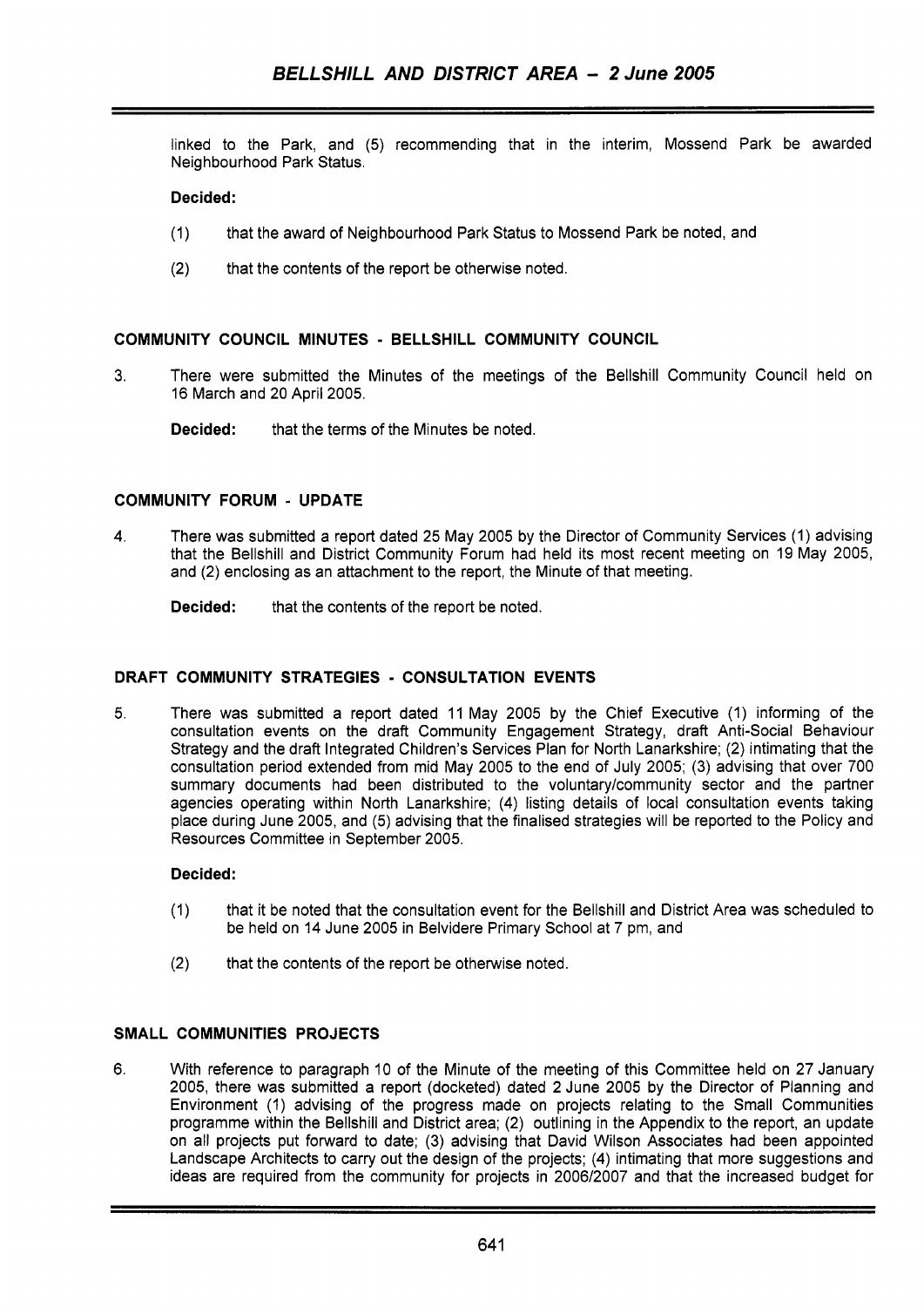2006/2007 will enable a greater number of projects to be delivered, and (5) advising that the project for the refurbishment of the Emma Jay Road/Hattonrigg Road underpass was nearing completion.

**Decided:** that the progress made on delivering Small Communities Projects in the Bellshill and District Area be noted.

#### **BELLSHILL TOWN CENTRE ACTION PLAN**

**7.** With reference to paragraph 7 of the Minute of the meeting of this Committee held on 24 March 2005, there was submitted a report dated 23 May 2005 by the Director of Planning and Environment (1) advising on the current status of the Bellshill Town Centre Action Plan, and in particular the reasons for the delays to the project; (2) outlining the efforts taken to overcome design difficulties and speed up the project; (3) intimating a commitment to complete the Phase 1 works during 2005/2006, and (4) indicating that the brief for the Urban Design/Public Realm Masterplan covering the Town Centre for Bellshill was under preparation, and the upgrading works to the underpass at Emma Jay Road were nearing completion.

#### **Decided:**

- (1) that the ongoing status of the design works be noted;
- (2) that the efforts being made to overcome difficulties and move the project to construction stage be noted, and
- (3) that the commitment to complete Phase 1 works of the project in 200512006 be noted.

# **ESTATE BASED INITIATIVE PROPOSALS 2005/2006**

**8.** With reference to paragraph 10 of the Minute of the meeting of this Committee held on 3 June 2004, when it was agreed that the Estate Based Initiative Projects to carry out environmental improvements at sheltered housing complexes in the Bellshill and District area be approved, there was submitted a report (docketed) dated 24 May 2005 by the Director of Housing and Property Services (1) advising that the 2004/2005 budget provision for the Bellshill and District area had not met the total expenditure required to complete landscaping works at all of the previously identified sheltered housing complexes; (2) proposing that the outstanding works be completed and funded from the 2005/2006 budget provision; (3) intimating proposals to (a) carry out further works to enhance the improvements made during 2004/2005, and (b) complete projects in 2005/06; (4) recommending that the balance of funds available on completion of the projects be used to create external bin storage areas at a selection of closes throughout the area, and (5) outlining a proposal to enable car parking facilities for the residents of 72-94 Glenburn Avenue, Newarthill.

#### **Decided:**

- (1) that proposals for Estate Based Initiative Projects in the Bellshill and District Area, as outlined in the report be approved, and
- (2) that the contents of the report be otherwise noted.

# **HOMELESSNESS AND THE ALLOCATION OF HOUSING**

9. There was submitted a report (docketed) dated 24 May 2005 by the Director of Housing and Property Services (1) outlining the Council's position in responding to the needs of homeless people within North Lanarkshire; (2) advising that the Council has a statutory duty to provide accommodation,